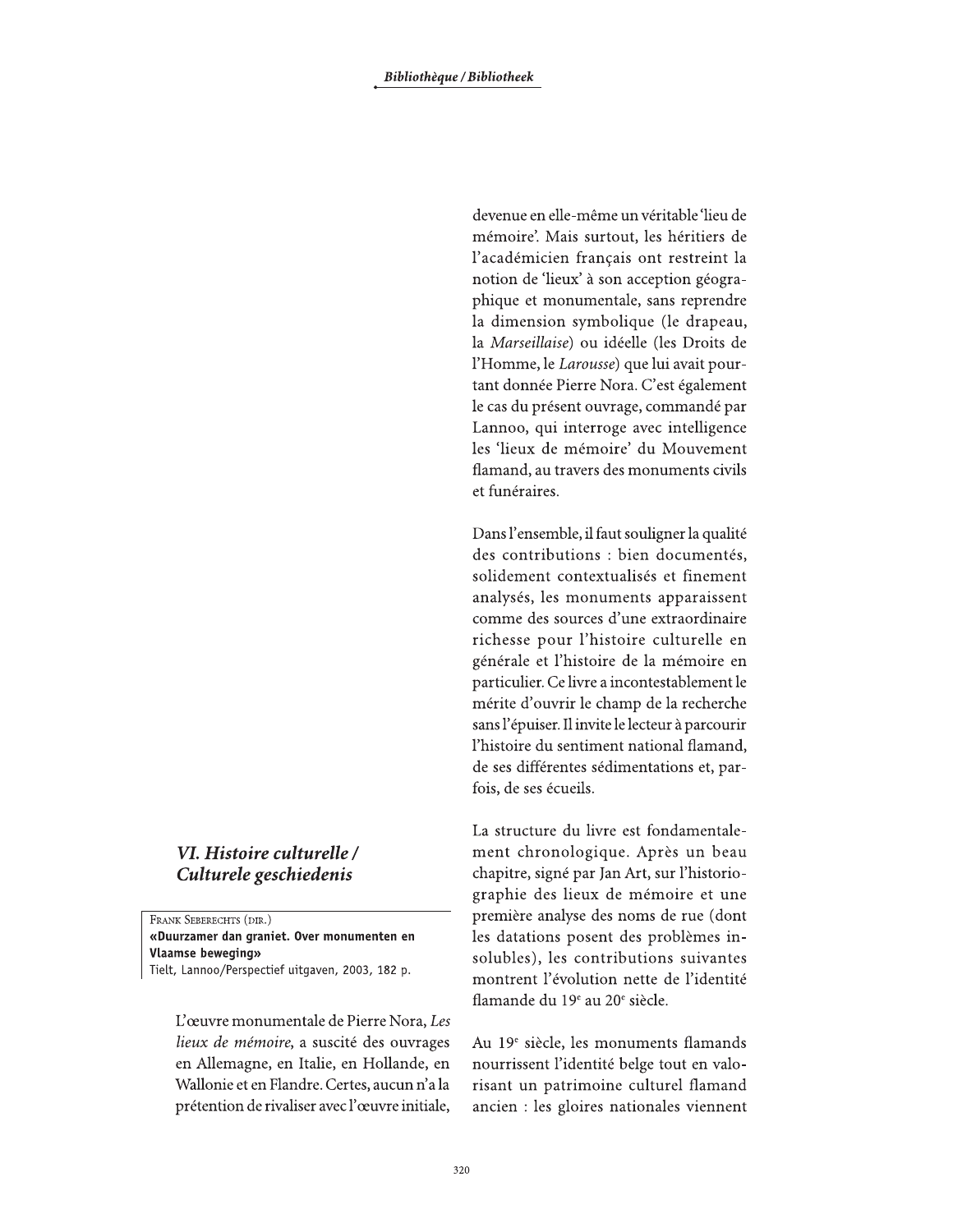légitimer le nouvel État indépendant. Tom Verschaffel distingue trois catégories de gloires nationales présentes en Flandre : les savants et les artistes (peintres comme Rubens, Jordaens ou Van Eyck; écrivains comme Stévin, Van Maerlant, etc) sont les plus nombreux, les bons souverains sont également éternisés dans la pierre, ainsi que les combattants de la liberté (Van Artevelde, Breydel, etc). Si au départ l'exaltation de la lutte nationale pour la liberté est au service d'une identité belge, elle va petit à petit se transformer en une lutte au seul profit des libertés flamandes et finalement devenir anti-belge. En fait, la polysémie des monuments permet ces réinvestissements de sens au fil du temps; mais également l'accaparement ou le détournement idéologiques de certaines figures nationales (songeons aux polémiques autour de l'érection du monument aux comtes d'Egmont et Horne à Bruxelles). Or, ces luttes idéologiques se retrouvent au sein même du Mouvement flamand. Ainsi, lors du centenaire de la guerre des Paysans, les catholiques au pouvoir s'emparent de l'événement. Remarquons, toutefois, qu'une analyse plus approfondie des modes de financement, des comités de soutien et des discours d'inauguration permettrait de montrer encore plus solidement combien même le centenaire de la guerre des Paysans reste ancré dans le cadre national belge, et que les élites catholiques et francophones de Flandre ont appuyé la création de monuments à la mémoire des héros et martyrs de 1798.

Quoi qu'il en soit, ce qui frappe en cette période, comme le souligne Verschaffel, c'est l'absence des hommes politiques flamands dans ce panthéon. D'ailleurs lorsque, durant le dernier tiers du 19<sup>e</sup> siècle, le Mouvement flamand se met à honorer ses propres héros, ce sont les chantres de la culture flamande, Henri Conscience en tête, qui sont mis en exergue bien plus que les leaders politiques. Les figures proprement flamandes sont plus récentes que les gloires nationales et ne concernent parfois qu'une partie de la société (catholique ou libérale). Il s'agit essentiellement d'écrivains et de poètes comme Guido Gezelle ou Albrecht Rodenbach, mais on trouve également des figures plus sociales comme l'abbé Adolf Daens. Toutes ces figures sont désormais au service de la cause flamande, même si l'appartenance flamande ne s'oppose pas encore au patriotisme belge. Les discours d'inauguration comme les cantates créées pour l'occasion sont ainsi dédiés à la gloire du Mouvement flamand. En outre, nombre de ces monuments représentent le génie flamand, tandis que le portrait du grand homme se réduit à un simple médaillon.

Il faut attendre la Première Guerre mondiale pour que les mémoires flamande et belge commencent à s'opposer. L'évolution des monuments, analysée par Jeffrey Tyssens, en témoigne largement : alors qu'au 19<sup>e</sup> siècle, identités nationale, flamande et locale se renforçaient les unes les autres, au 20<sup>e</sup> siècle on assiste à l'effacement (voire à la disparition) de la dimension nationale et au renforcement de la dimension locale pour exprimer l'identité flamande. Mais surtout, l'aile radicale du Mouvement flamand va s'emparer du culte des morts qui triomphe partout au sortir de la guerre et lui donner des formes propres et anti-belges. En effet, dans les cimetières apparaissent des tombes à forte